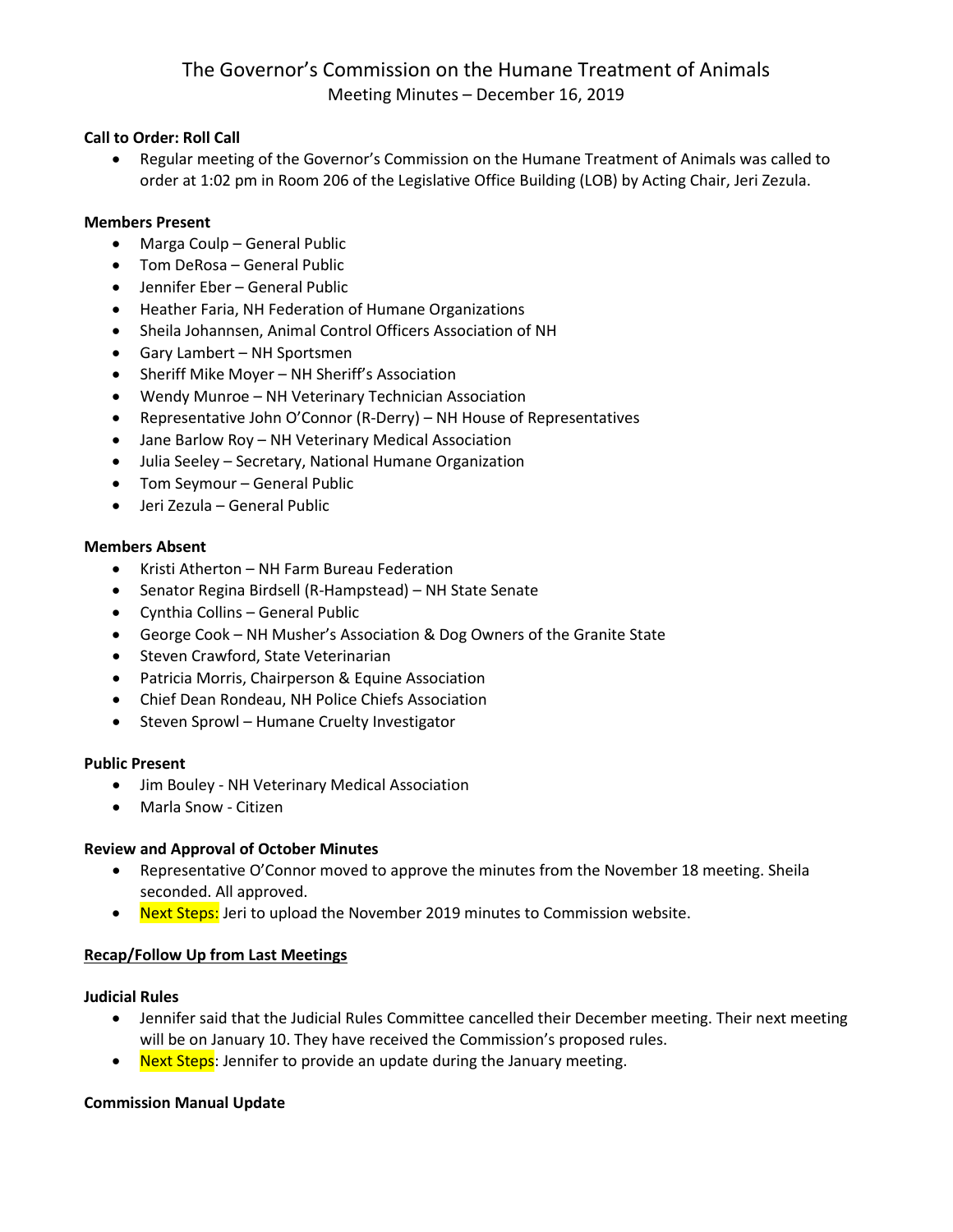# The Governor's Commission on the Humane Treatment of Animals Meeting Minutes – December 16, 2019

- Jeri said the manual updates are in progress. The committee is using Box.com to make the changes, which includes updated to URLs as many websites have been renamed since the last version was written. The committee's goal is to review the draft manual revisions at the January meeting.
- Next Steps: Jeri and the committee to provide an update during the January meeting.

# **Commission Website & URL**

- The nh.gov website has a Legislation webpage. Jeri polled the members if they would like the tracking spreadsheet to go there for them to review or if they would like it emailed. The decision was to email tracking spreadsheet pdf with the minutes and then again with the agenda.
- Jeri asked the NH.gov staff if we can add a resources page to the Commission website so we don't have a separate website/URL. Then we can reference the new URL in the revised manual.
- Next Steps: Jeri to provide an update on the website during the January meeting.

# **Spring Report to the Governor: Reception and Follow-Up**

- Jeri will post the Governor's Report to the Commission website. Trish hand delivered the report to the Governor's staff, but no one got back to her with feedback.
- Next Steps: Trish to make an appointment with the Governor's Office in January to gather feedback on the report and will send Jeri the cover letter to add to the report before it's posted online.

# **Commission Roster**

- Trish and Jeri are in the process of updating the Commission's membership contact information.
- Next Steps: Members to notify Trish and Jeri if updates are needed.

# **Cruelty Cases/Current News**

- Oral arguments at the state Supreme Court for the State of New Hampshire v. Christina Fay case has been rescheduled to occur on February 12, time TBD.
- President Trump signed the Preventing Animal Cruelty and Torture (PACT) Act (H.R. 724, S. 479).
- Heather does not have an update regarding whether charges will be brought in the Bradford case.
- Steven Sprowl absent from meeting due to an animal seizure.
- Next Steps: Members to send cruelty cases to Trish and Jeri for discussion at future meetings.

# **New Items**

# **Vote on Retained Bills: HB 371, HB 376, and HB 501**

- See voting spreadsheet attached to this email.
	- o Next Steps: Julia to update voting spreadsheet with additional 2020 bills (see next section). Commission to vote on all additional meetings during the January meeting.
- HB 371: Relative to the definition of pet vendor
	- o Majority/Commission Position = Oppose
		- **Next Steps:** Tom Seymour to send draft report to Trish and Jeri by 1/2.
		- o Minority Position = Support<br>Novt Stens: N/A Re
			- Next Steps: N/A Representative O'Connor deferred to the Majority Report from the House Environment & Agriculture Committee.
- HB 376: Establishing a committee to study best practices for companion animal groomers
	- o Majority/Commission Position = Support
		- Next Steps: Julia to send draft report to Trish and Jeri by 1/2.